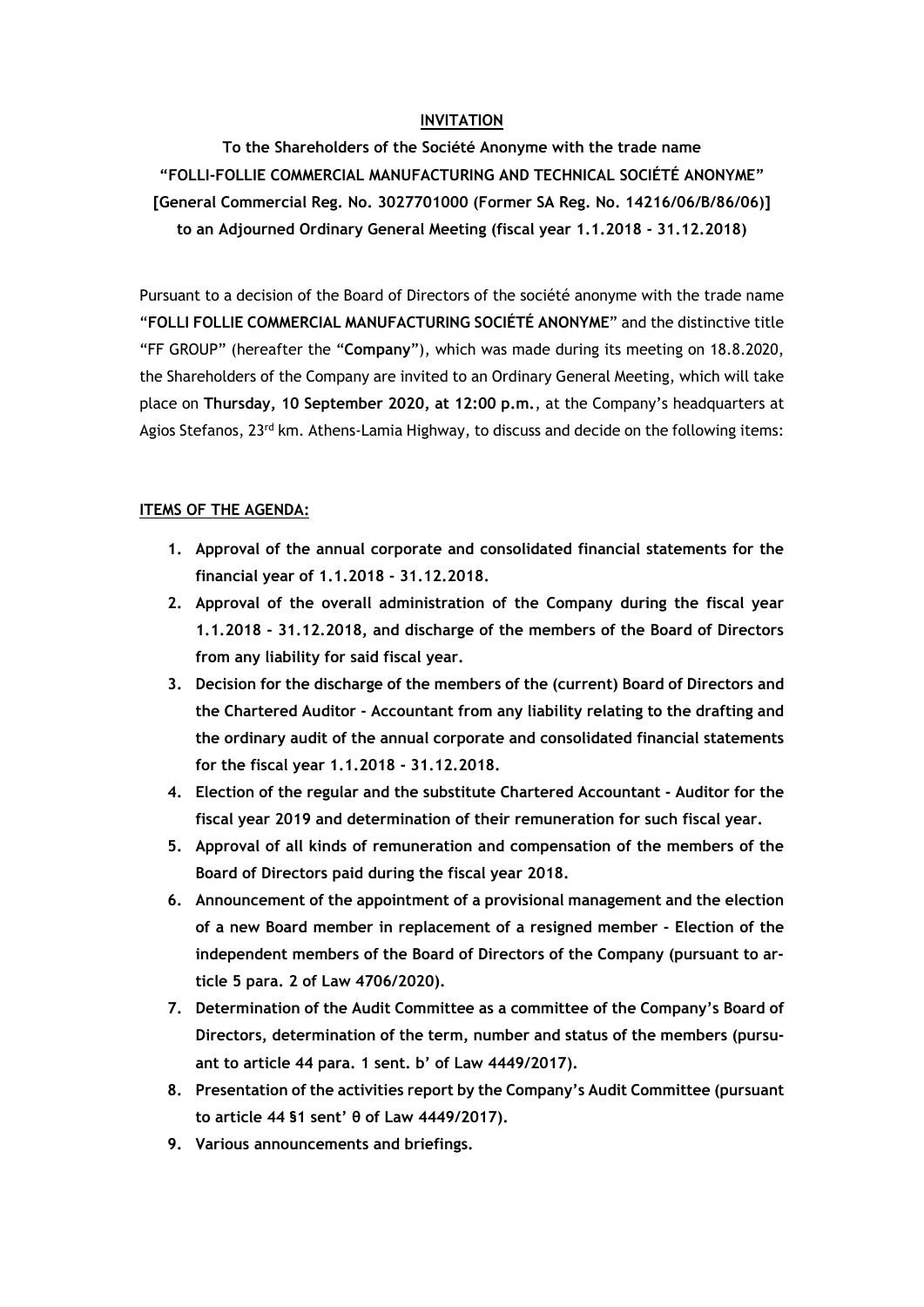It is noted that this General Meeting is a continuance of the (postponed) Ordinary General Meeting of the Shareholders dated 31.10.2019, during which the Shareholders of the Company resolved the postponement of the meeting for 31.1.2020. Following the unanimous decision of the Company's Board of Directors dated 14.1.2020, the Ordinary General Meeting was cancelled due to the non-completion of the annual corporate and consolidated financial statements of the Company for the fiscal year 1.1.2018 - 31.12.2018.

If the quorum, as required by the Law and the Articles of Association in order to decide any of the items of the daily agenda, is not obtained during the meeting of 10.09.2020, the shareholders are invited to the A' Repetitive General Meeting, on Wednesday, 30.9.2020, at 12.00 p.m. at the Company's headquarters, in Agios Stefanos of Attica,  $23<sup>rd</sup>$  km. of the Athens-Lamia Highway, without publishing a new invitation. The items of the agenda of the possible A' Repetitive Meeting will be the above mentioned.

Pursuant to articles 124, 128 and 141 of Law 4548/2018 regarding "Reforming the law of sociétés anonymes", as amended and in force, the Company informs the shareholders for the following:

# **A. RIGHT TO PARTICIPATE IN THE GENERAL ASSEMBLY**

Any person appearing as shareholder in the records of the Dematerialized Securities System administered by "Hellenic Central Securities Depository S.A." (the "**HCSD**"), which is the Central Securities Depository providing registry services in the sense of para. 6 of article 124 of L. 4548/2018, is entitled to participate at the General Meeting. The status of shareholder may be evidenced by any lawful means and, in any case, based on the update received by the Company from HCSD. Shareholding status must be effective at the beginning of the fifth (5th) day prior to the date of the General Meeting, i.e. on 05.09.2020 ("**Record Date**").

The Record Date applies in the case of an adjourned or repetitive general meeting, provided that the adjourned or reiterated general meeting does not take place later than thirty (30) days from the Record Date.

Only persons with shareholding status on the respective Record Date are deemed vis-à-vis the Company to be entitled to participate and vote at the General Meeting. Shareholders who fail to comply with the deadline of para. 4 of article 128 of L. 4548/2018, i.e. who do not submit in writing the appointment of proxies or representatives to the Company at least forty eight (48) hours before the scheduled date of the General Meeting, participate at the General Meeting unless the General Meeting refuses this participation for good reason which justifies this refusal.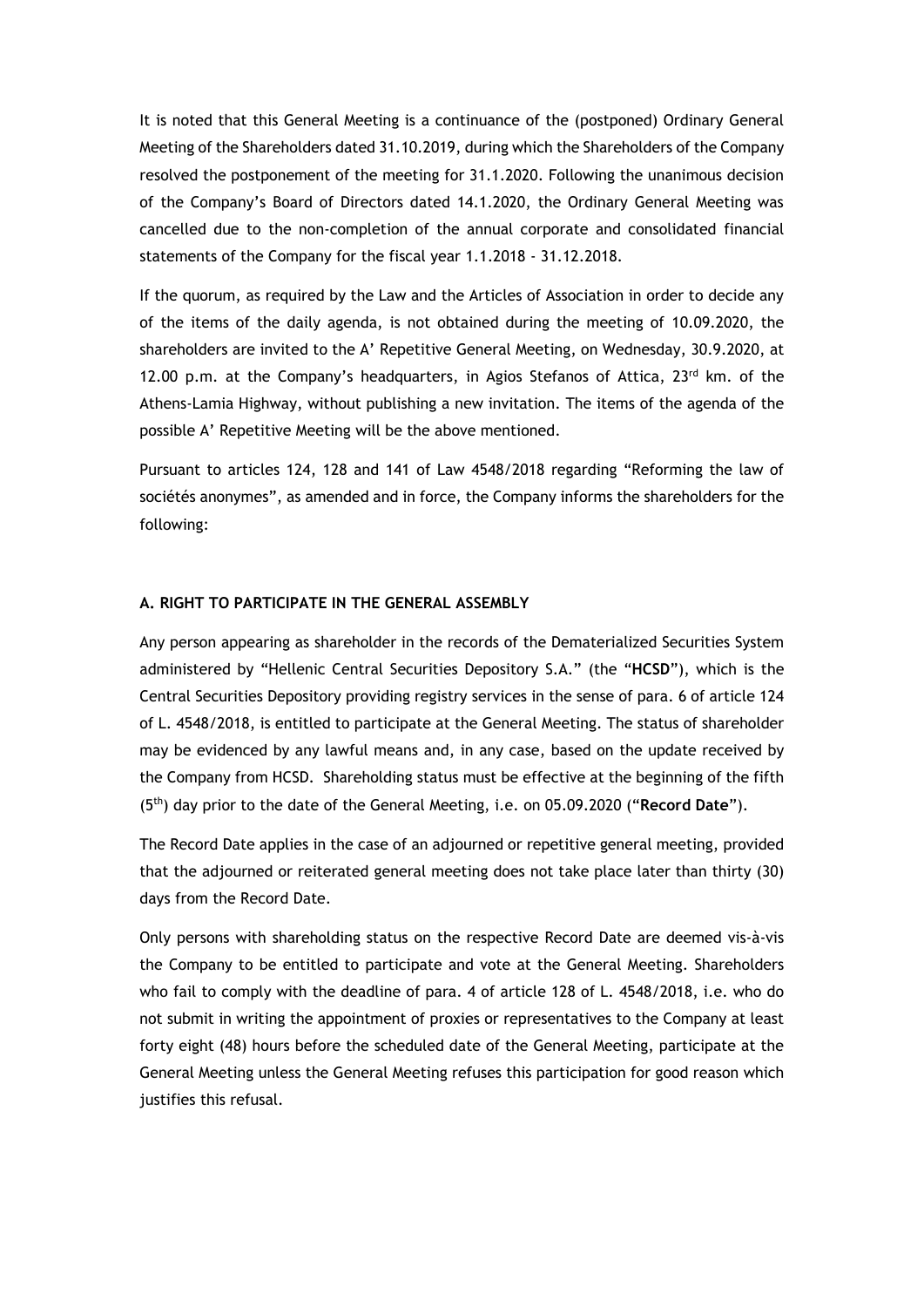The exercise of these rights does not require blocking of the beneficiary's shares or compliance with any other procedure restricting the ability to sell and transfer same during the period between the Record Date and the date of the General Meeting.

# **B. PROCESS FOR EXERCISING VOTING RIGHTS BY PROXY**

A shareholder may participate in the General Meeting and vote either in person or by proxy. Each shareholder may appoint up to three (3) proxies. However, if a shareholder holds shares in the Company, which are held in more than one investor securities account, such restriction does not prevent the shareholder from appointing different proxies for the shares in each investor account in relation with the General Assembly. A proxy acting on behalf of more than one shareholder may vote differently for each shareholder.

A shareholder proxy must notify to the Company, before the start of the General Meeting, any specific event which may be useful to shareholders, in order to assess the risk of the proxy serving interests other than those of the shareholder. In the sense of this paragraph, a conflict of interest may particularly arise when a proxy is:

a) a shareholder exercising control of the Company, or other legal person or entity controlled by that shareholder;

b) a member of the board of directors or generally of the management of the Company or shareholder exercising control of the Company, or other legal person or entity controlled by that shareholder, which exercises control of the Company;

c) an employee or a certified auditor of the Company or a shareholder exercising control of the Company, or other legal person or entity controlled by that shareholder, which exercises control of the Company;

d) a spouse or a first-degree relative with one of the individuals referred to under (a) through (c) above.

The appointment and revocation of a shareholder proxy and the revocation or replacement of a representative or a proxy are made in writing (as mentioned immediately below) and filed with the Company at least forty-eight (48) hours prior to the scheduled date of the General Meeting.

The form that may be used for the appointment of a proxy is available at the Company's website (<http://www.ffgroup.com/investors/shareholders/annual-general-meetings/>). Such form must be filed, filled-in and signed by the shareholder, with the Company's Investor Relations Department at: Agios Stefanos, 23<sup>rd</sup> km of the Athens-Lamia National Road, or sent by facsimile: +30 210-6241100, at least **forty-eight hours (48)** prior to the date of the General Meeting. Beneficiaries are responsible for confirming the successful dispatch of the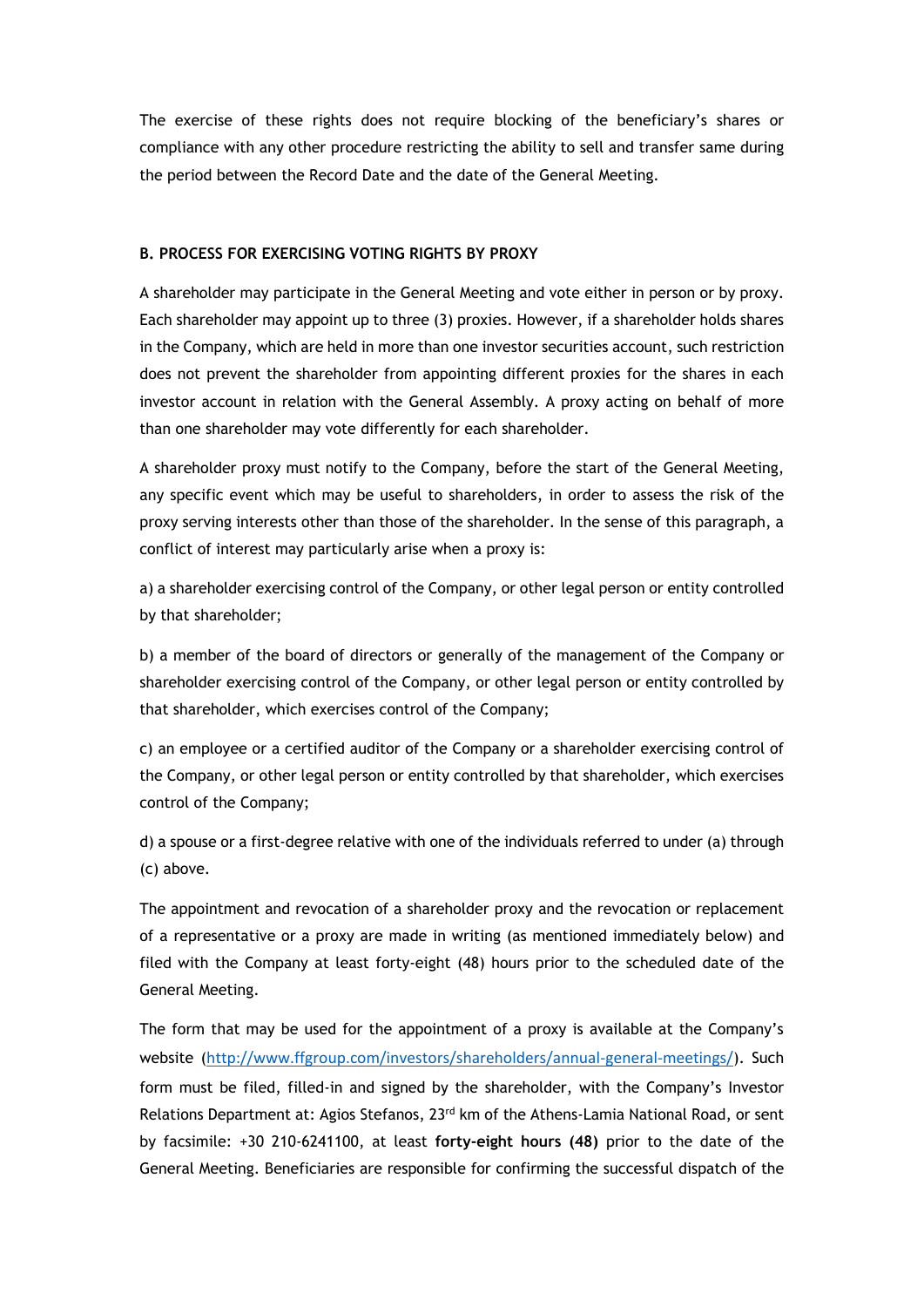proxy form and the receipt thereof by the Company, by calling the following number: +30 210 6241141 (Mrs. Mantalena Kasidiaropoulou).

#### **C. MINORITY SHAREHOLDER RIGHTS**

Pursuant to Article 121 paragraph 4 of Law 4858/2018 regarding "Reforming the law of sociétés anonymes", we notify the Shareholders of the rights, to which (among others) they are entitled and which are provided by article 141 paragraphs 2, 3, 6 and 7 of L. 4548/2018:

**Paragraph 2 of article 141 of L. 4548/2018**: At the request of shareholders representing one twentieth (1/20) of the paid-up share capital, the company's board of directors is obliged to include additional items in the General Meeting's agenda, if the relevant request is received by the board of directors at least fifteen (15) days prior to the General Meeting, i.e. by 26 August 2020. The request for including additional items in the agenda is accompanied by a justification or a draft decision to be approved by the General Meeting, and the revised agenda is published in the same manner as the previous agenda thirteen (13) days prior to the date of the General Meeting and is also made available to the shareholders at the Company's website, along with the justification or draft decision submitted by the shareholders in accordance with article 123 paragraph 4 of law 4548/2018, as amended and in force. If these items are not published, the requesting shareholders are entitled to request the adjournment of the General Meeting, pursuant to article 141 para. 5 of law 4548/2018, as amended and in force, and to proceed with the publication themselves, as provided in the second sentence of this paragraph, at the expense of the Company.

**Paragraph 3 of article 141 of L. 4548/2018:** Shareholders representing one twentieth (1/20) of the paid-up share capital, are entitled to submit draft decisions on items included either on the original or any revised agenda of the General Meeting. The relevant request should be received by the Board of Directors at least seven (7) days prior to the date of General Meeting, i.e. by 3 September 2020, and the draft decisions become available to the shareholders in accordance with article 123 paragraph 3 of law 4548/2018, as amended and in force**,** at least six (6) days prior to the date of General Meeting, i.e. by 4 September 2020.

**Paragraph 6 of article 141 of L. 4548/2018:** At the request of any shareholder, submitted to the Company at least five (5) full days prior to the General Meeting, i.e. by 4 September 2020, the Board of Directors shall provide the General Meeting with information relating to the Company's corporate affairs, to the extent such information is relevant to the items of the agenda. There is no obligation to provide information, when the relevant information is already available on the Company's website, in particular in the form of questions and answers. Additionally at the request of shareholders representing one twentieth (1/20) of the paid-up share capital, the Board of Directors is obliged to announce to the General Meeting, if it is the ordinary annual one, the amounts that were paid to each member of the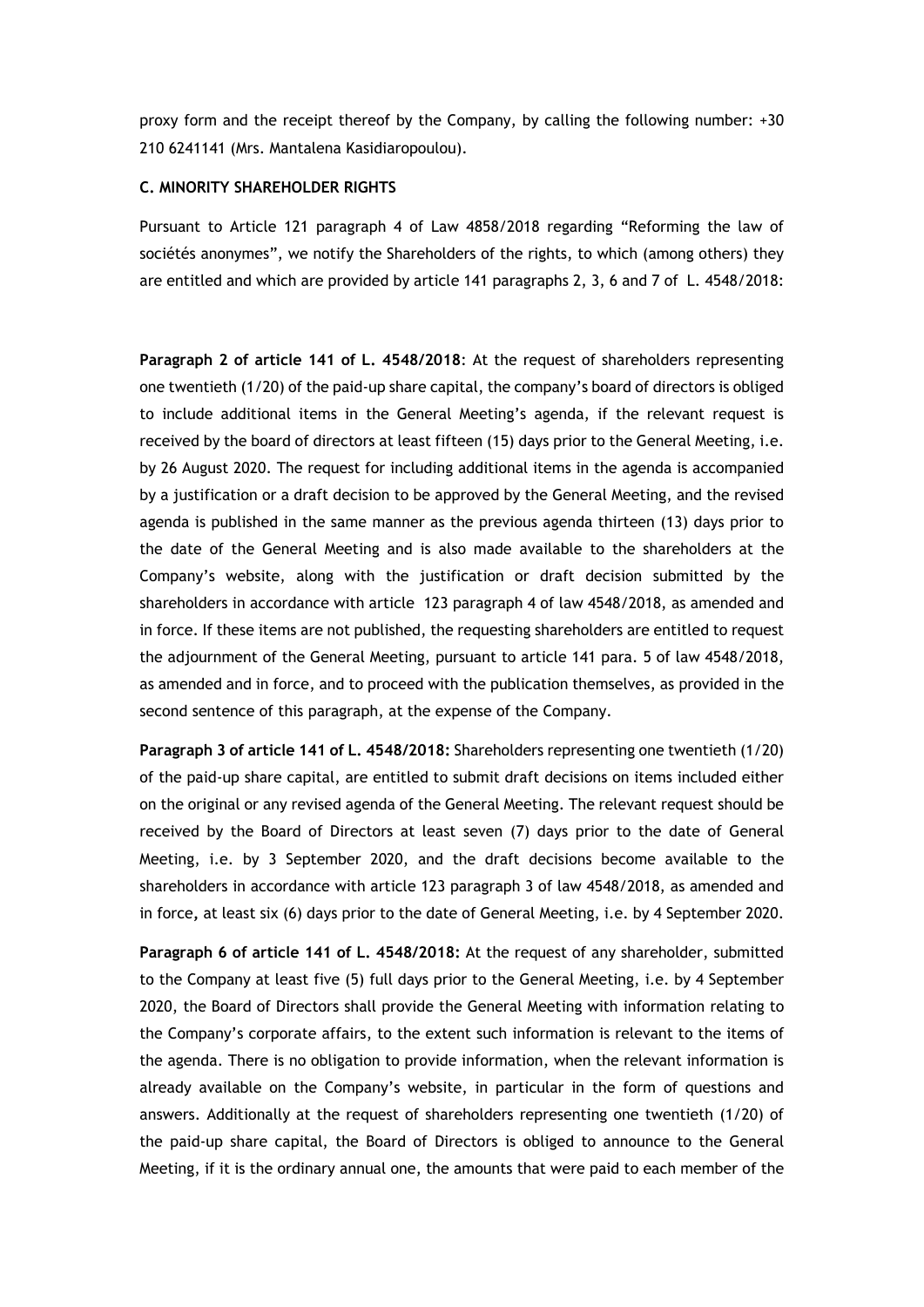Board of Directors or to the managers of the Company during the last two years, as well as any benefit to such persons for whichever cause or any contract of the Company with them. In all the above cases, the Board of Directors may refuse to provide the information for sufficient due reason, to be recorded in the minutes. Such a reason may be, as applicable, the representation of the requesting shareholders in the Board of Directors, in accordance with Articles 79 or 80 of law 4548/2018, as amended and in force. In the cases of the present paragraph, the Board of Directors may answer once to shareholder requests having the same content.

**Paragraph 7 of article 141 of l. 4548/2018:** At the request of shareholders representing one tenth (1/10) of the paid-up share capital, which is submitted to the Company at least five (5) full days prior to the General Meeting, i.e. by 4 September 2020, the Board of Directors must provide the General Meeting with information relating to the corporate affairs and the financial position of the Company. The Board of Directors may decline to provide the information for sufficient due reason, to be recorded in the Minutes. Such reason may be, as the case may be, the representation of the requesting shareholders in the Board of Directors, in accordance with Articles 79 or 80 of L. 4548/2018, provided that the respective members of the Board of Directors have received the relevant information in a sufficient manner.

Respective dates for the exercising of the minority shareholder rights apply to the Repetitive General Meeting.

In all the cases above, requesting shareholders are obliged to prove their shareholder status and, with the exception of the case of the first sentence of paragraph 6 of article 141 l. 4548/2018, the number of shares they possess during the exercise of the relevant right. The status of shareholder may be evidenced by any lawful means and, in any case, based on the update received by the Company from HCSD.

Detailed information regarding the minority shareholder rights and the terms for enforcing same are available at the Company's website (<http://www.ffgroup.com/investors/shareholders/annual-general-meetings/>).

### **D. AVAILABLE DOCUMENTS AND INFORMATION**

This invitation, the total number of shares and voting rights that these shares incorporate, the documents to be submitted to the General Meeting, the draft decisions or the Board's comments for each item of the proposed agenda, the forms for the appointment of proxy and the information relating to the enforcement of minority rights (pursuant to article 123 paragraph 3 of law 4548/2018), are available in electronic form at the company's website